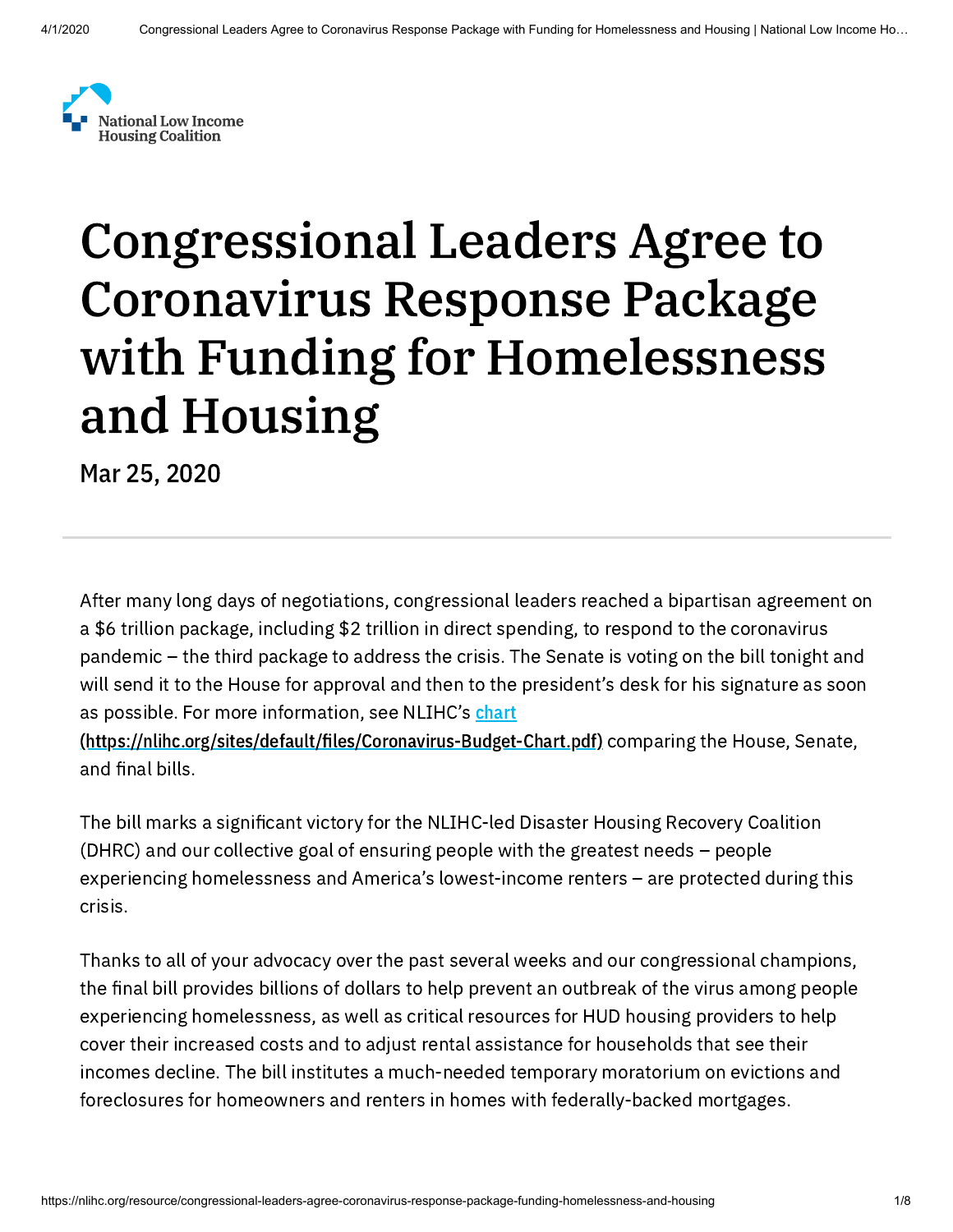By extending and expanding unemployment insurance, the package provides laid-off workers, on average, with full pay for four months – a move that will help many low-income renters be able to continue to pay their rent each month of this crisis, although additional assistance is needed to help those who struggled to make ends meet before the pandemic. The deal also provides hundreds of billions of dollars in assistance to state and local governments through a new Coronavirus Relief Fund and FEMA's Disaster Relief program so these organizations can provide emergency protective measures (https://nlihc.org/sites/default/files/Category-FEMA-Public-Assistance-COVID-19-Crisis.pdf), including shelter, and other critical services. These resources will make a significant difference for communities across the nation.

Overall, the bill provides more than \$12 billion in funding for HUD programs, including: \$4 billion for Emergency Solutions Grants for homelessness assistance, \$5 billion in Community Development Block Grants, \$1.25 billion for the Housing Choice Voucher program, \$1 billion for project-based rental assistance, \$685 million for public housing, \$300 million for tribal nations, \$65 million for Housing for Persons with AIDS, \$50 million for Section 202 Housing for the Elderly, and \$15 million for Section 811 Housing for Persons with Disabilities.

We still have a lot more work ahead of us as this crisis unfolds. NLIHC and the 850 organizational members of the DHRC will continue to push for the resources and policies needed to keep people experiencing homelessness safe and healthy and to ensure that lowincome renters are stably housed. A full list of DHRC policy recommendations is available at: https://nlihc.org/responding-coronavirus [\(https://nlihc.org/responding-coronavirus\)](https://nlihc.org/responding-coronavirus)

Below is a full analysis of the housing provisions in the bill.

#### Moratoriums on Evictions and Foreclosures

The bill institutes a moratorium on foreclosures for all federally-backed mortgages, including those covered by HUD, USDA, FHA, VA, Fannie Mae, and Freddie Mac, for 60 days beginning on March 18, 2020. Under the bill, a borrower with a federally-backed mortgage experiencing nancial hardship due to coronavirus may also request a forbearance for up to 180 days, which may be extended for another 180 days at the request of the borrower.

The law allows multifamily housing owners with a federally-backed mortgage to request a forbearance for up to 30 days, which can be extended by another 60 days at the request of the borrower, on the condition that they agree not to evict tenants or charge tenants' late fees.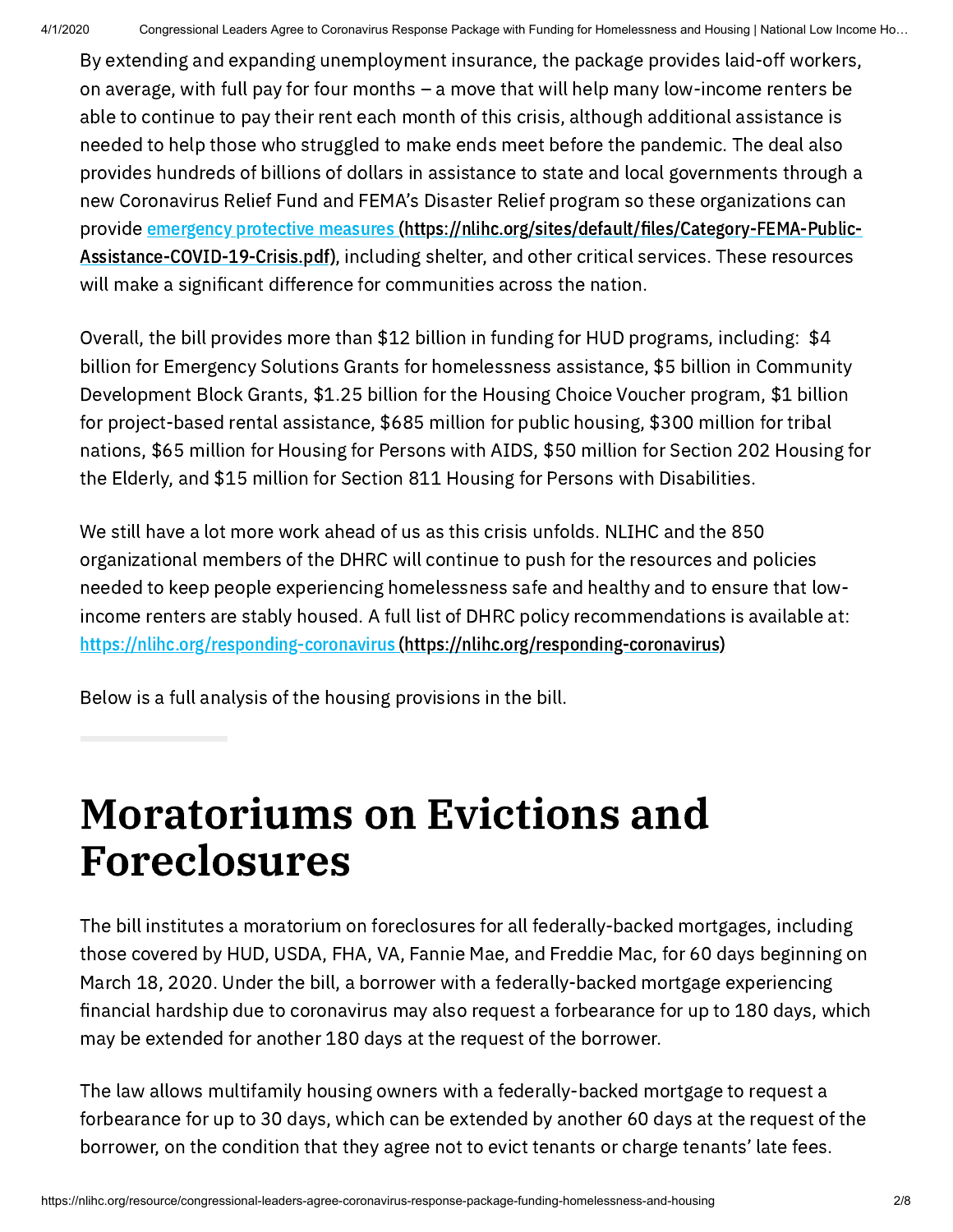The bill also institutes a moratorium on filings for evictions for renters in homes covered by a federally-backed mortgage for 120 days of enactment.

The bill provides a temporary moratorium on evictions for most residents of federally subsidized apartments, including those supported by HUD, USDA or Treasury (Low Income Housing Tax Credit developments). The bill also institutes a moratorium on filings for evictions for renters in homes covered by federally-backed mortgages for 120 days of enactment.

### Emergency Solutions Grants

The bill provides \$4 billion in Emergency Solutions Grants to help prevent an outbreak among sheltered and unsheltered people experiencing homelessness and very low-income households (earning less than 50% of Area Median Income) who are at risk of homelessness. The funds can also be used for eviction prevention assistance, including rapid rehousing, housing counseling, and rental deposit assistance will mitigate the adverse impacts of the pandemic.

Of the total amount provided, up to \$2 billion may be distributed according to allocations made in FY20 within 30 days of enactment. The remaining amount will be distributed within 90 days to communities with the greatest needs, based on criteria determined by the HUD Secretary, such as risk of transmission, rates, and numbers of unsheltered and sheltered homeless populations, and economic and housing market conditions. The bill dispenses of any existing match requirements.

The bill language allows these funds to be used for temporary emergency shelters, waiving federal habitability and environmental review standards. Funds may also be used to cover staff costs, training, and hazard pay. The bill provides broad authority to the HUD Secretary to waive or set alternative requirements for any statute or regulation, outside of those related to fair housing, nondiscrimination, labor standards, and the environment, if the Secretary finds good cause for the waiver and if the waiver is necessary to prevent and respond to coronavirus. In addition to using these funds to address coronavirus, the bill allows ESG funds allocated in previous Fiscal Years (FY) to be used for this purpose.

It is critical to note, however, that none of the funds provided may be used to require people experiencing homelessness to receive treatment or perform any other prerequisite activities as a condition for receiving shelter, housing, or other services.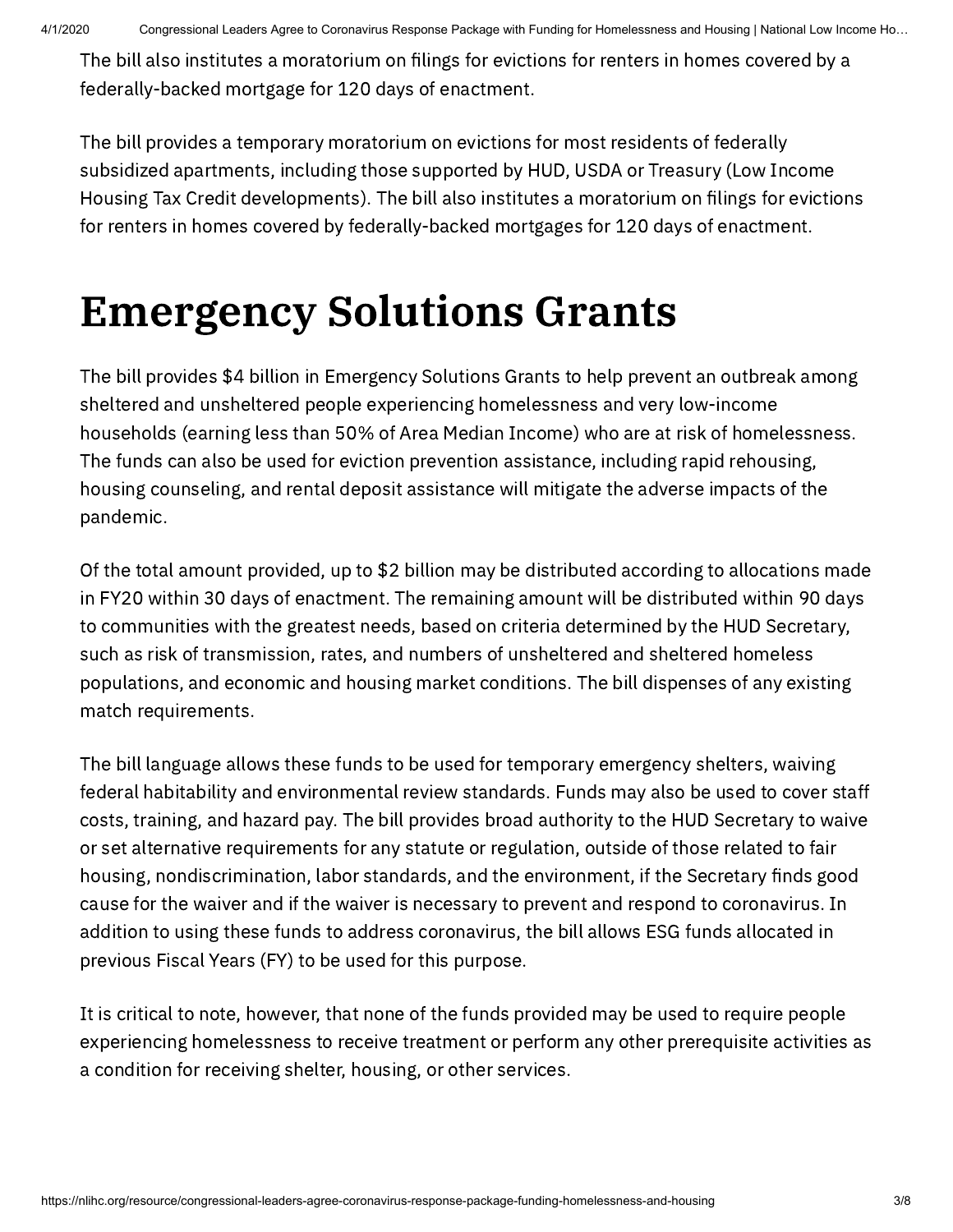#### Community Development Block Grants (CDBG)

Congress provides \$5 billion for CDBG to cities and states. Of the total amount provided, \$2 billion will be allocated to states and units of local governments that received an allocation under the FY20 formula. Another \$1 billion will go directly to states and insular areas based on public health needs, the risk of transmission, the number of coronavirus cases, and economic and housing market disruptions. The remaining \$2 billion will be allocated to states and units of local government based on the prevalence and risk of COVID-19 and related economic and housing disruptions resulting from coronavirus.

The bill provides broad authority to the HUD Secretary to waive or set alternative requirements for any statute or regulation, outside of those related to fair housing, nondiscrimination, labor standards, and the environment, if necessary, to expedite the use of these funds to prevent and respond to coronavirus. This broad authority could allow jurisdictions to use CDBG funds to provide emergency rental assistance or address the needs of people experiencing homelessness, for example.

The bill eliminates the cap on the amount of funds a grantee can spend on public services, removes the requirement to hold in-person public hearings in order to comply with national and local social gathering requirements, and allows grantees to be reimbursed for COVID-19 response activities regardless of the date the costs were incurred. This funding builds on \$6.7 billion provided in fiscal years 2019 and 2020 by allowing grantees to combine prior year funds with new funding in order to prevent, prepare for, and respond to COVID-19.

An additional \$150 billion in flexible funds was provided to state and local governments through the Coronavirus Relief Fund for many of the same purposes as CDBG. More details are provided below.

#### Tenant-Based Rental Assistance

The bill provides \$1.25 billion for tenant-based rental assistance to help public housing agencies maintain normal operations and take other necessary actions to respond to coronavirus. Of this amount, \$850 million can be used for a combination of administrative costs and other expenses for activities including those to "support and maintain the health and safety of assisted households" and to retain and support participating landlords. The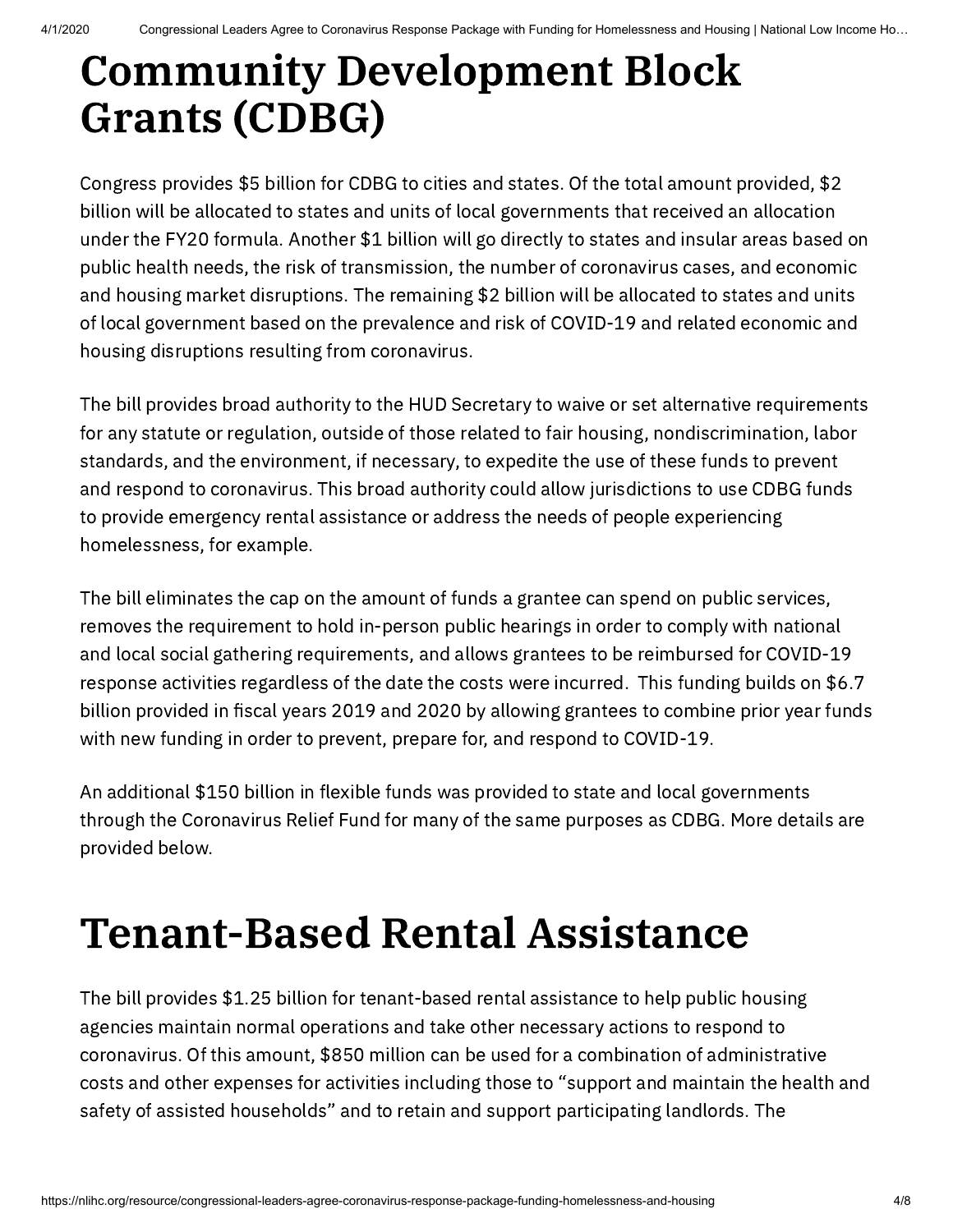4/1/2020 Congressional Leaders Agree to Coronavirus Response Package with Funding for Homelessness and Housing | National Low Income Ho…

remaining \$400 million is to adjust renewal funding for public housing agencies that experience a significant increase in voucher per-unit costs and would otherwise need to terminate rental assistance for families due to the lack of funds.

These funds will be distributed based on need, as determined by the HUD Secretary, and provides broad authority to the Secretary to waive or set alternative requirements, for any statute or regulation, outside of those related to fair housing, nondiscrimination, labor standards, and the environment, if necessary for the safe and effective administration of these funds to prevent and respond to coronavirus.

The Secretary may award unobligated funds from prior FYs for incremental TBRA.

### Project-Based Rental Assistance

The bill provides \$1 billion for project-based rental assistance to maintain normal operations and to take any other necessary actions during the period that the program is impacted by coronavirus. It provides broad authority to the Secretary to waive or set alternative requirements for any statute or regulation, outside of those related to fair housing, nondiscrimination, labor standards, and the environment, if necessary, to expedite these funds in responding to coronavirus.

# Public Housing

The bill provides \$685 million for the public housing operating fund to maintain normal operations and to take any other necessary actions. The bill allows – through the end of the 2020 calendar year – for public housing agencies to combine its capital and operating funds, including some funds from past FYs, to respond to coronavirus. It allows the HUD Secretary to extend this flexibility in additional 12-month increments if needed, and it provides broad authority to the Secretary to waive or set alternative requirements for any statute or regulation, outside of those related to fair housing, nondiscrimination, labor standards, and the environment, if necessary for the safe and effective administration of these funds to respond to coronavirus.

# Native American Housing Programs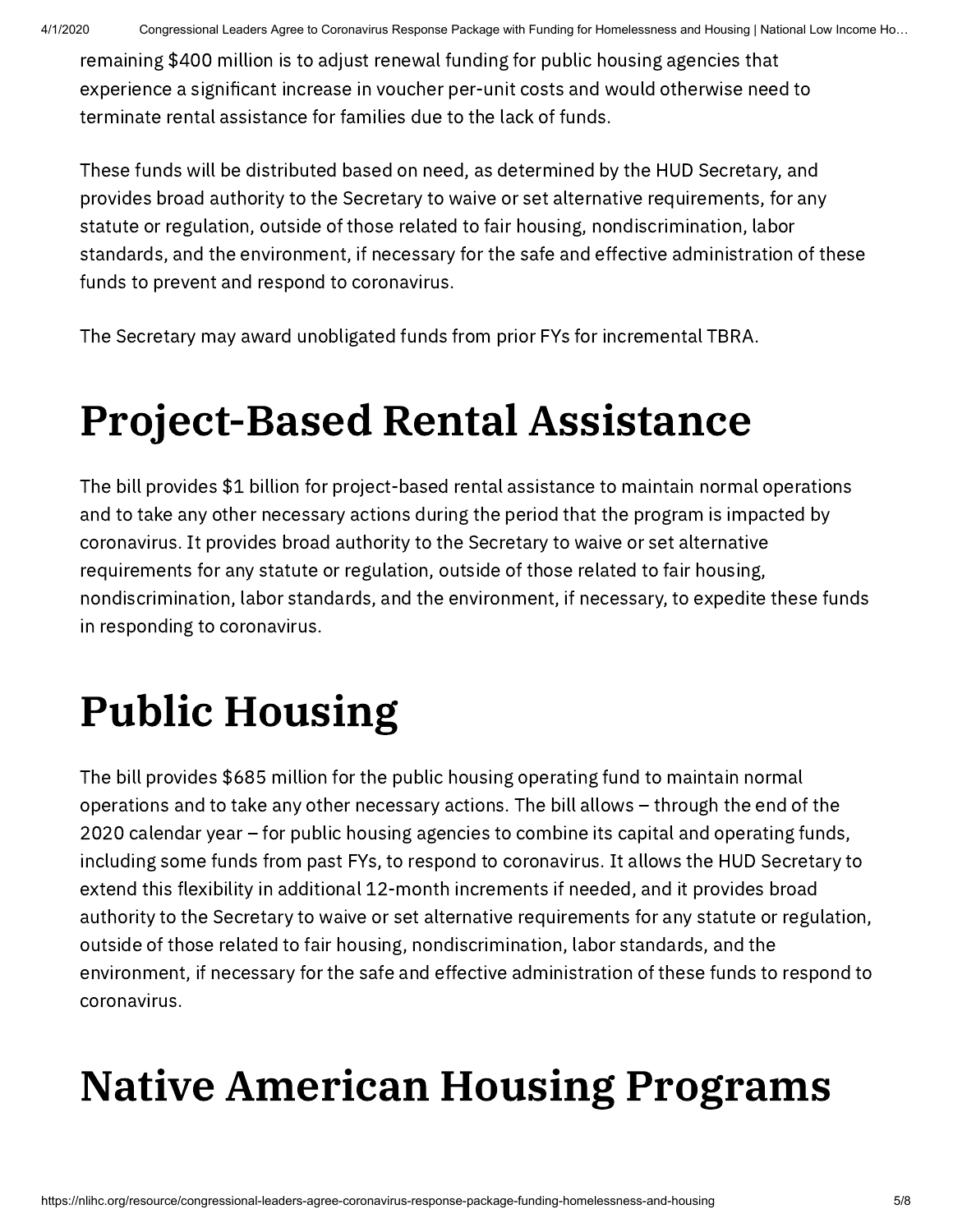The package provides \$300 million to address tribal housing needs. Of this amount, \$200 million would be for Native American Housing Block Grants, using the same formula as used in FY20. Up to \$100 million is for the Indian Community Development Block Grant to prioritize activities to prevent, prepare for, or respond to coronavirus.

Additional funds are available to tribal nations through the Coronavirus Relief Fund. Details on the Coronavirus Relief Fund are at the bottom of this analysis.

#### Housing for Persons with AIDs (HOPWA)

The package provides \$65 million for HOPWA to address operations, rental assistance, and other actions to prepare for and respond to coronavirus. Of this amount, \$50 million is to be provided via the formula used in FY20. Up to \$10 million can be used for one-time, nonrenewable grants to permanent supportive housing providers, made proportionally to their existing grants. The funds may be used to cover rent, mortgage, and utility payments for up to 24 months. These funds are not to be used for permanent supportive housing, but may be used to help individuals isolate and self-quarantine or relocate to hotels. Up to 2% may be used to increase technical assistance.

## Other HUD Programs

The bill provides \$50 million for Section 202 Housing for the Elderly, including \$10 million for service coordinators, and \$15 million for Section 811 Housing for Persons with Disabilities. It provides broad authority to the Secretary to waive or set alternative requirements for any statute or regulation, outside of those related to fair housing, nondiscrimination, labor standards, and the environment, if necessary to expedite these funds in responding to coronavirus.

A total of \$2.5 million is provided for fair housing activities, including \$1.5 million for the Fair Housing Assistance Program Partnership for Special Enforcement grants and \$1 million for the Fair Housing Initiatives Program.

# USDA Rural Housing Programs

No funds were provided to address needs in USDA's rural housing portfolio.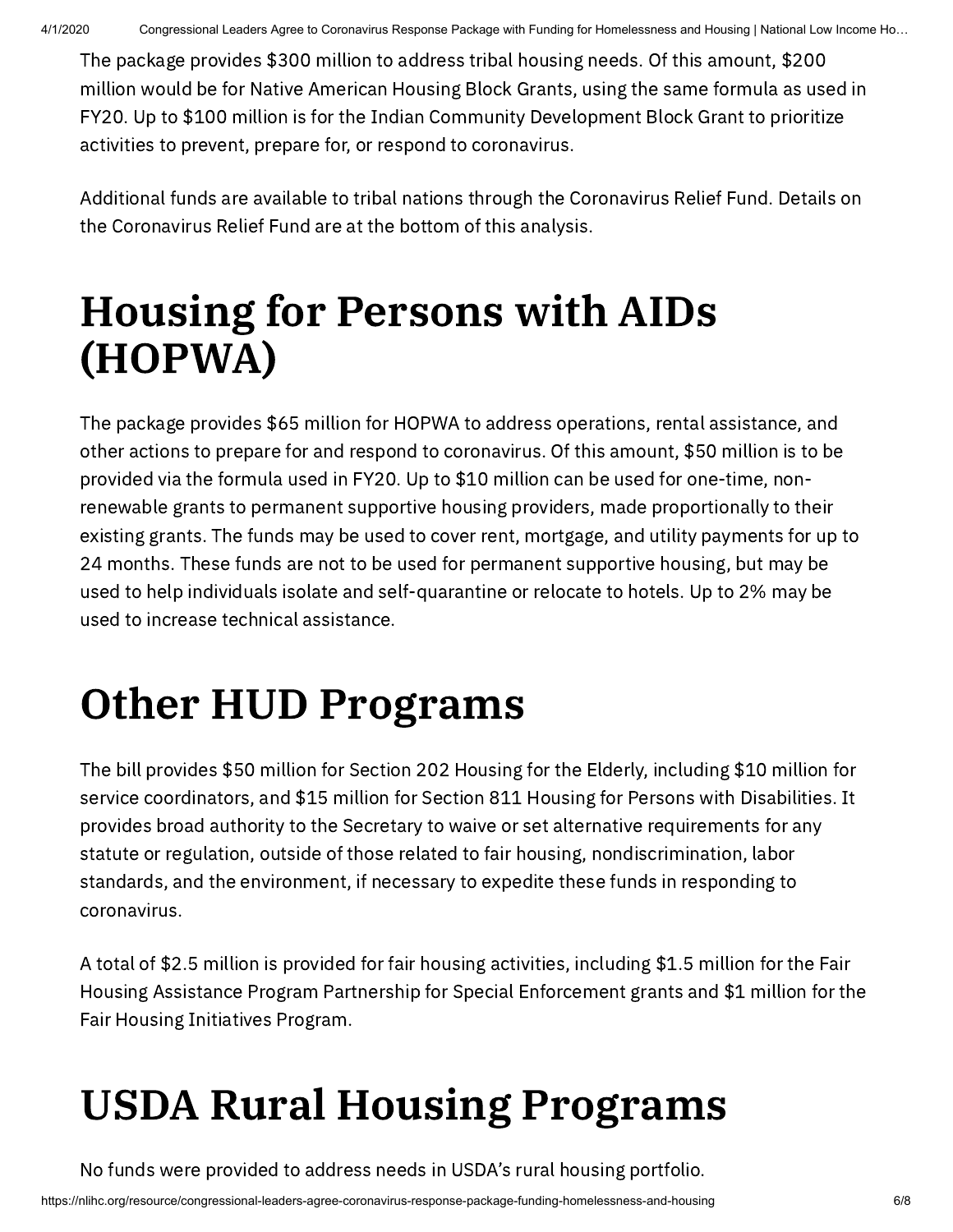### Unemployment Insurance

The bill provides expanded coverage of unemployment insurance for laid-off workers. According to **Senator Schumer (https://thehill.com/homenews/senate/489219-schumer**[government-will-pay-four-months-of-full-salary-for-furloughed-workers\)](https://thehill.com/homenews/senate/489219-schumer-government-will-pay-four-months-of-full-salary-for-furloughed-workers) (D-NY), the bill will provide these workers with, on average, the full amount of their incomes for 4 months. This will help many low-income renters be able to continue to pay their rent each month of this crisis, although additional assistance is needed to help those who struggled to make ends meet before the pandemic and those who have seen their work hours reduced. NLIHC will continue to push for emergency rental assistance to help keep low-income people stably housed.

#### FEMA Disaster Relief Fund

The bill provides \$45 billion for the Disaster Relief Fund, the primary funding source for FEMA disaster recovery programs, including direct federal assistance to states, municipalities, and tribes, as well as Public Assistance (PA), Individual Assistance (IA), the Disaster Unemployment Program, and more. An additional \$200 million is provided to the Emergency Food and Shelter Program which provides shelter, food, and supportive services through local service organizations.

President Trump's National Emergency Declaration under the Stafford Act permits both Federal Assistance and Public Assistance grants (https://nlihc.org/sites/default/files/Category-[FEMA-Public-Assistance-COVID-19-Crisis.pdf\)](https://nlihc.org/sites/default/files/Category-FEMA-Public-Assistance-COVID-19-Crisis.pdf) for emergency protective measures.

Under Governor-requested Major Disaster Declarations – which currently exist in California, Iowa, Louisiana, New York, and Washington State, Florida and Texas – FEMA can provide their full suite of programming to assist in pandemic response. The activation of these programs is contingent upon approval by FEMA.

NLIHC encourages governors to request a major disaster declaration and to use any approved funds to help address the needs of people experiencing homelessness and low-income renters.

To learn more about FEMA resources available during this crisis, see NLIHC's recent memo article [\(https://nlihc.org/resource/stafford-act-covid-19-emergency-declaration-activates-femas](https://nlihc.org/resource/stafford-act-covid-19-emergency-declaration-activates-femas-public-assistance-program)public-assistance-program).